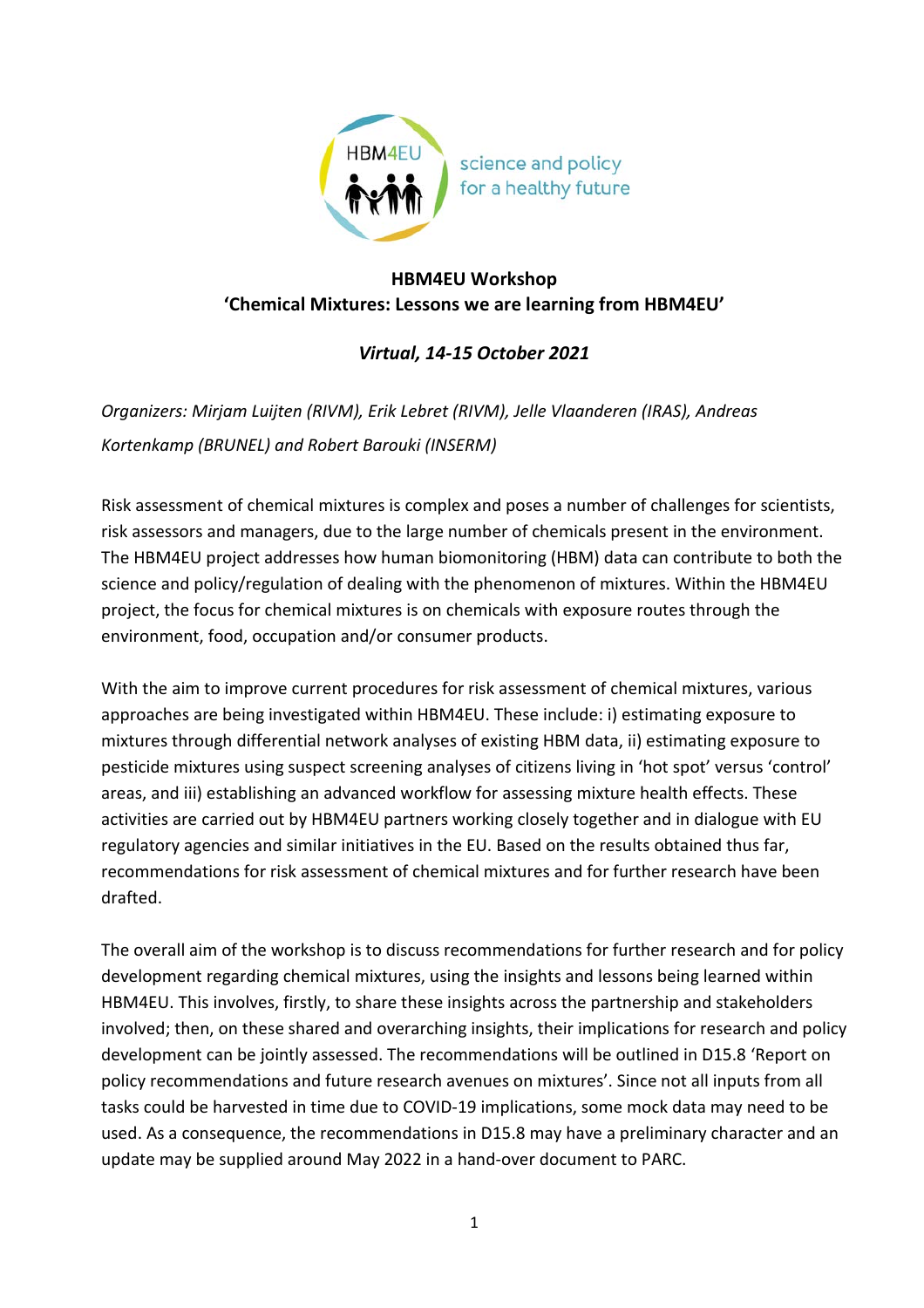To share the lessons learnt and sketch the regulatory context, a series of four pre-conference webinars are foreseen, open to HBM4EU partners and involved stakeholders. These involve:

- 1. Patterns in real-life exposures to mixtures; results from network analyses in WP15.1
- 2. Health risk from exposure to mixtures; results from the case studies in WP15.3
- 3. Suspect screening of mixtures; results from the SPECIMEn pesticide study in WP15.2
- 4. EC's Chemicals Strategy for Sustainability; context of mixture risk assessment and management

In the online workshop, covering two half-day sessions, and following the webinars, results from the WP15 tasks will be summarised and draft recommendations prepared by WP15 leadership and Pillar 3 leader will be presented and discussed in three discussion sessions. We aim for an interactive workshop, with both plenary and break-out sessions. The focus will be on improvements to mixture risk assessment that are considered achievable on the short-term and contribute to improved and more efficient protection of human health. Also, a more long-term perspective will be drawn. The workshop will be held in the spirit of the Chatham House Rule<sup>1</sup>, to facilitate open and frank discussions. The outcomes of this workshop will not only be captured in D15.8 but will also be submitted for publication to a peer-reviewed journal.

<span id="page-1-0"></span><sup>1</sup> Under the **Chatham House Rule**, anyone who comes to a meeting is free to use information from the discussion, but is not allowed to reveal the identity nor the affiliation of the speaker (s). It is designed to increase openness of discussion.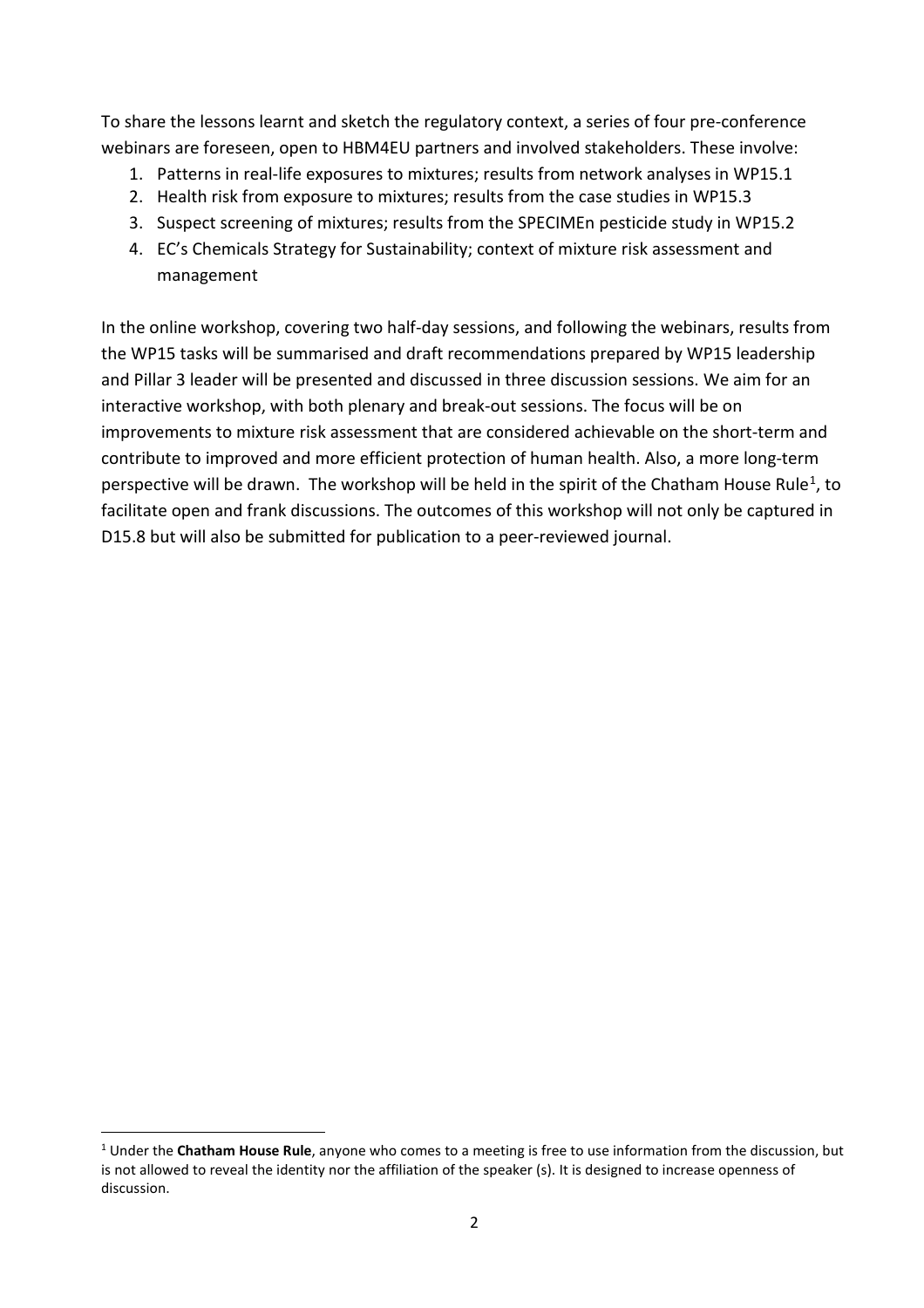## **Programme**

## Thursday October 14th; chaired by Erik Lebret (RIVM/IRAS)

| $12.45 - 13.00$ | Joining the online platform                                                                                                                         |
|-----------------|-----------------------------------------------------------------------------------------------------------------------------------------------------|
| $13.00 - 13.05$ | Welcome; short introduction to HBM4EU to stakeholders - Robert Barouki (INSERM)                                                                     |
| $13.05 - 13.15$ | Goals of the workshop, expectations and limitations - Mirjam Luijten (RIVM)                                                                         |
| $13.15 - 13.55$ | Suspect screening in SPECIMEn: Joint survey of pesticides - Jean-Philippe Antignac (INRA)<br>& Ilse Ottenbros (IRAS/RIVM)                           |
| $13.55 - 14.05$ | EFSA perspective on suspect screening analyses - Sara Levorato (EFSA)                                                                               |
| $14.05 - 14.20$ | Chemical mixtures: draft recommendations from HBM4EU, session 1 - Mirjam Luijten<br>(RIVM)                                                          |
| $14.20 - 15.05$ | Guided discussion on recommendations, session 1 - Breakout groups                                                                                   |
| $15.05 - 15.15$ | Coffee break                                                                                                                                        |
| $15.15 - 16.15$ | Health risk from exposure to mixtures; Case studies on health effects - Andreas<br>Kortenkamp (BRUNEL), Marcel Mengelers (RIVM), Wieneke Bil (RIVM) |
| $16.15 - 16.25$ | EFSA perspective on recommendations for the assessment of health effects of chemical<br>mixtures - Sara Levorato (EFSA)                             |

- 16.25 16.40 Chemical mixtures: draft recommendations from HBM4EU, session 2 *Marcel Mengelers (RIVM)*
- 16.40 17.25 Guided discussion on recommendations, session 2 *Breakout groups*
- 17.25 17.30 Wrap up Day 1 *Mirjam Luijten (RIVM)*